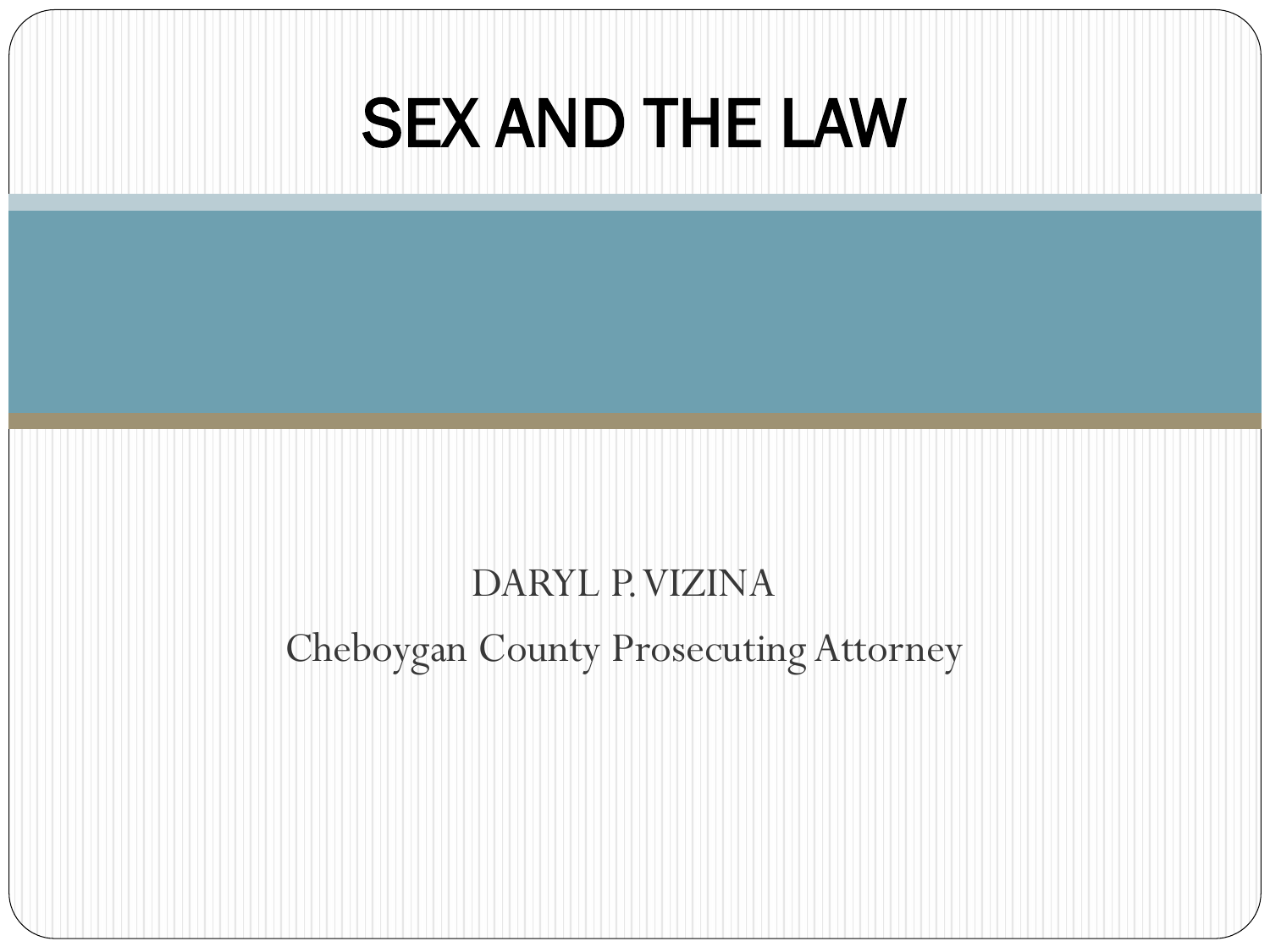#### STATUTORY RAPE

What is the difference between "rape" and "statutory rape"?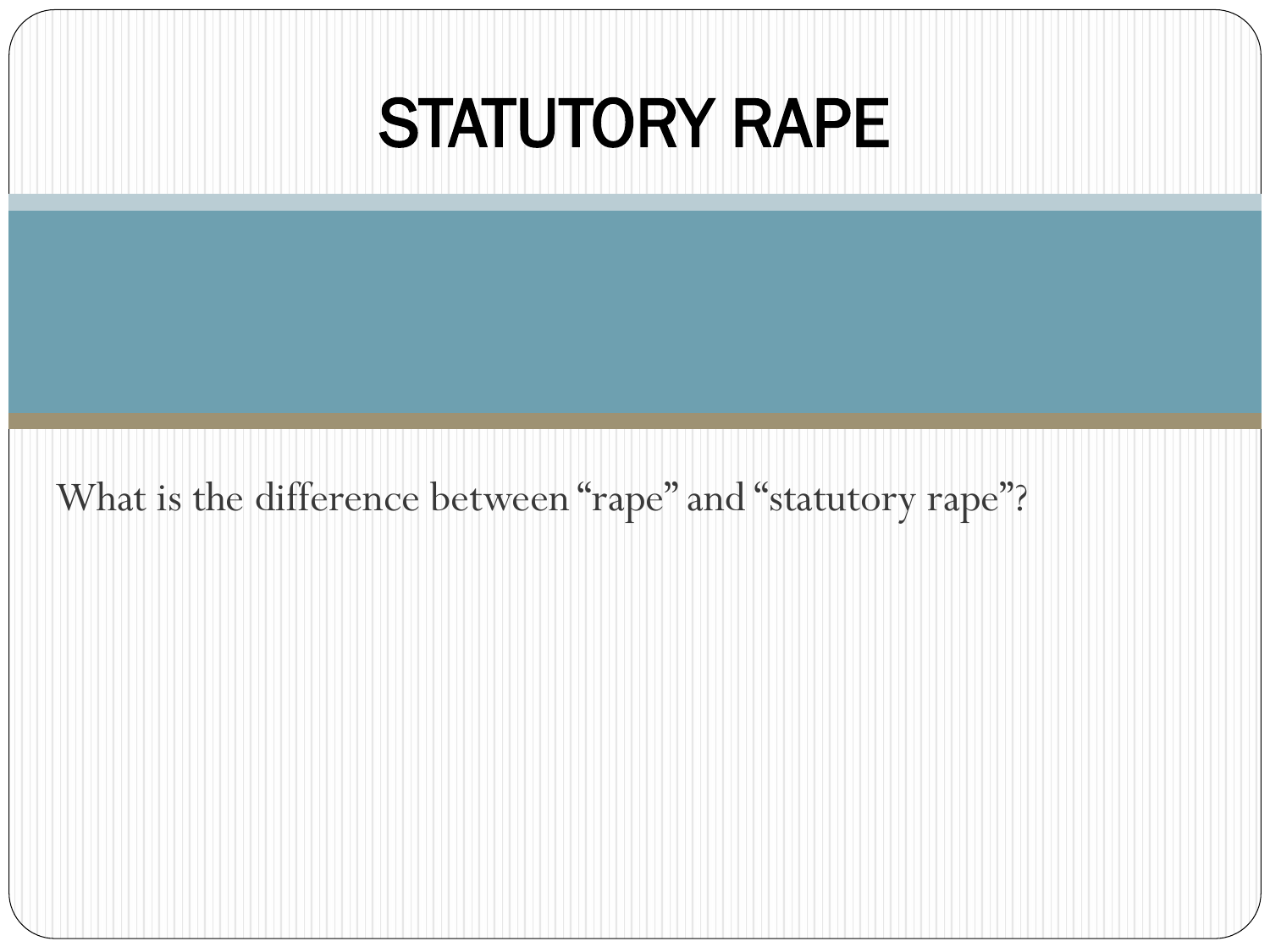#### STATUTORY RAPE

What is the difference between "rape" and "statutory rape"?

•Rape - Sexual assault that occurs without the victim's consent.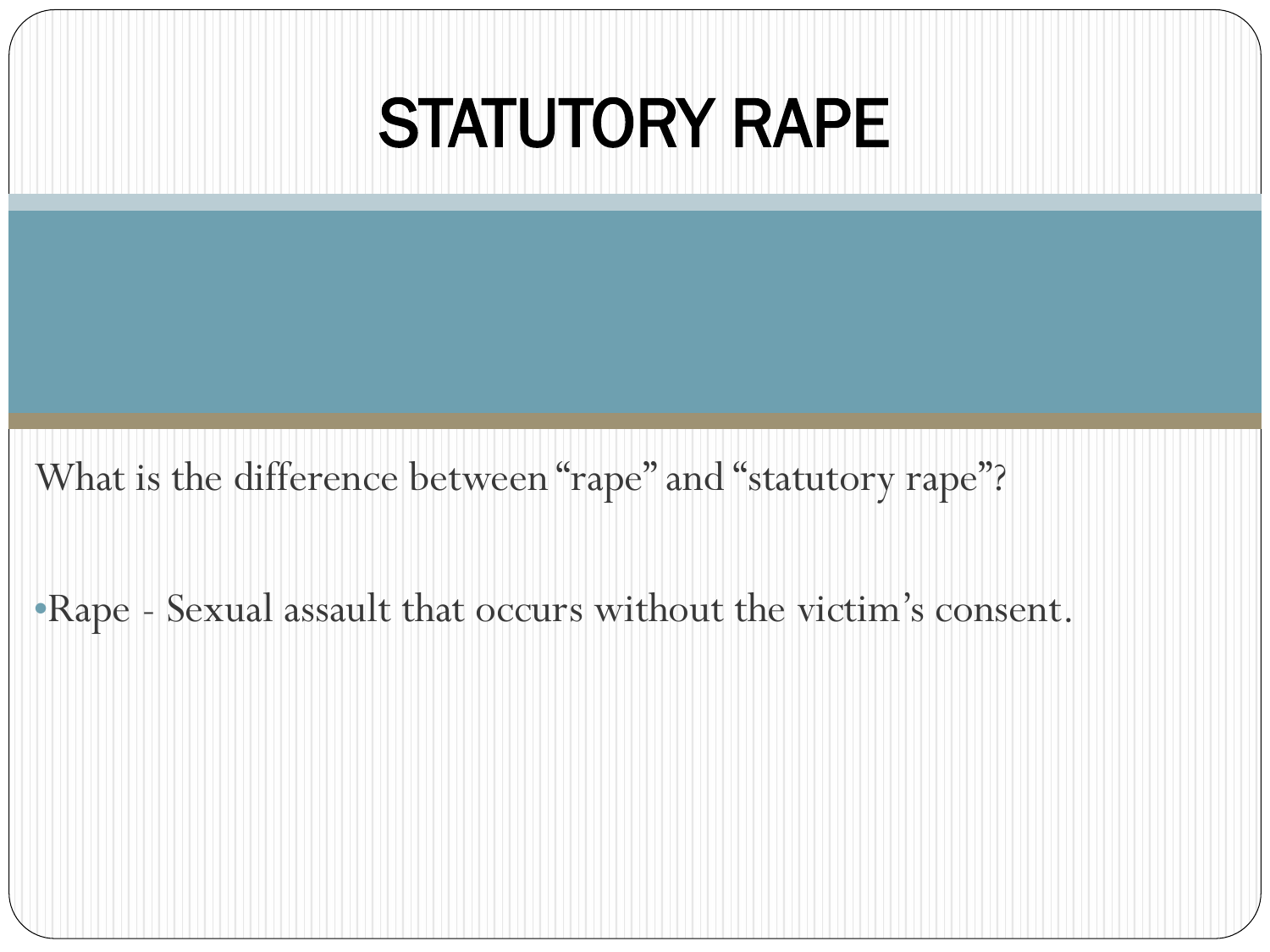#### STATUTORY RAPE

What is the difference between "rape" and "statutory rape"?

•Rape - Sexual assault that occurs without the victim's consent.

•Statutory Rape – Sexual assault occurs with a victim who is not old enough to give consent pursuant to law.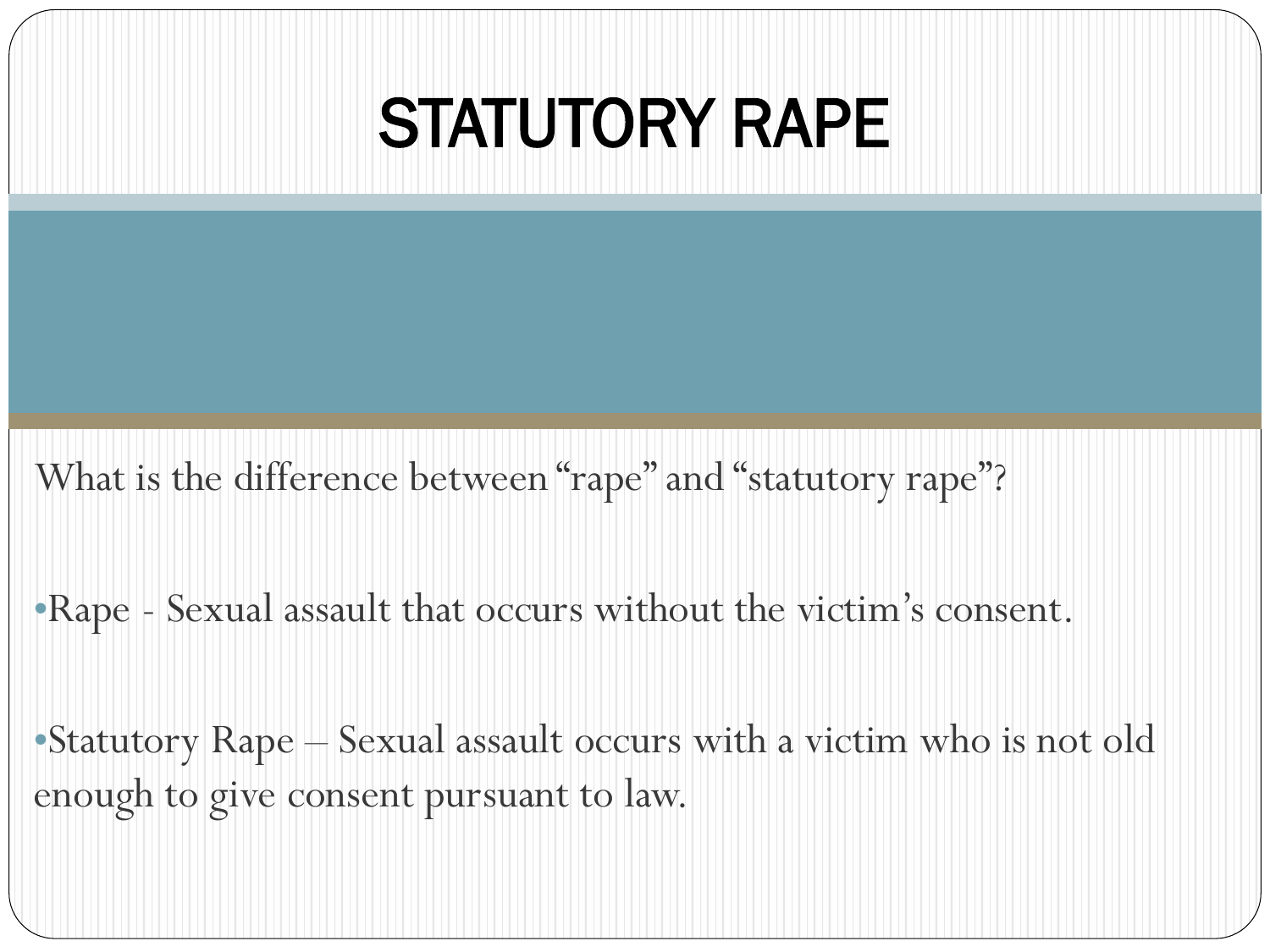#### AGE OF CONSENT IN MICHIGAN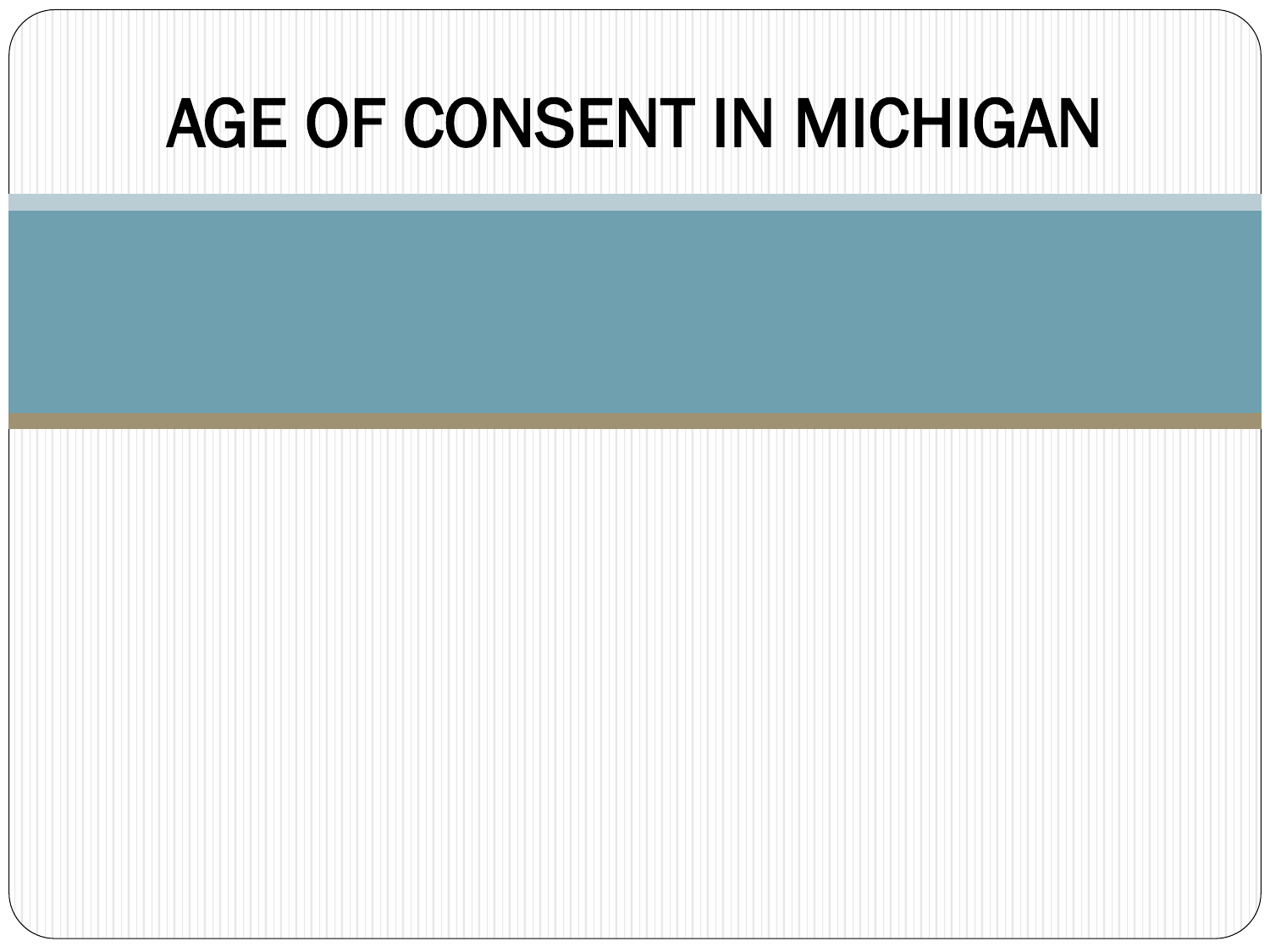#### AGE OF CONSENT IN MICHIGAN

### **16**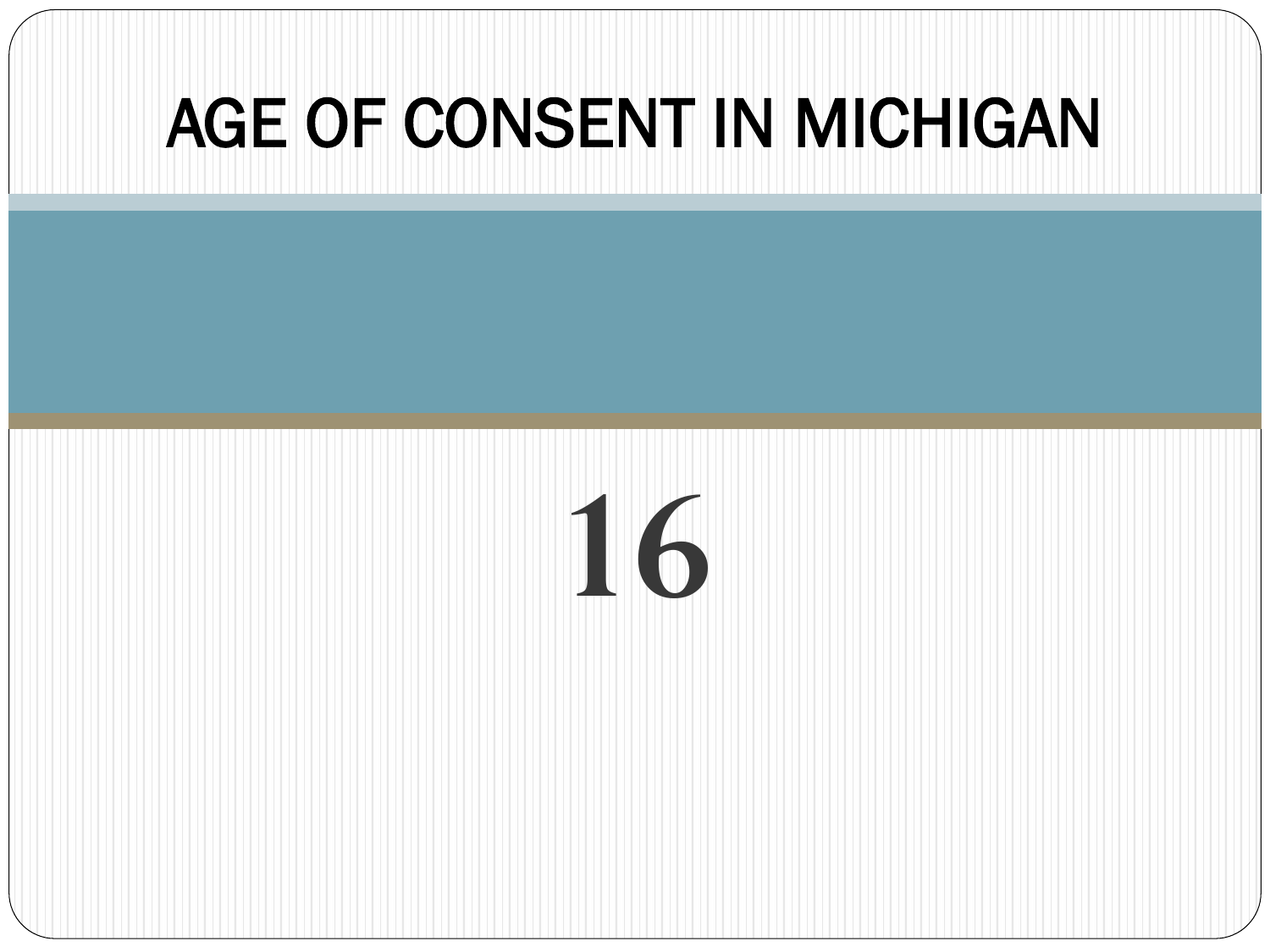#### AGE OF CONSENT IN MICHIGAN

## **16**

In Michigan, the age of consent is 16. Any one under the age of 16 is not legally able to consent. Even if the person under the age of 16 agrees to participate in the act, it is NOT recognized as legal consent.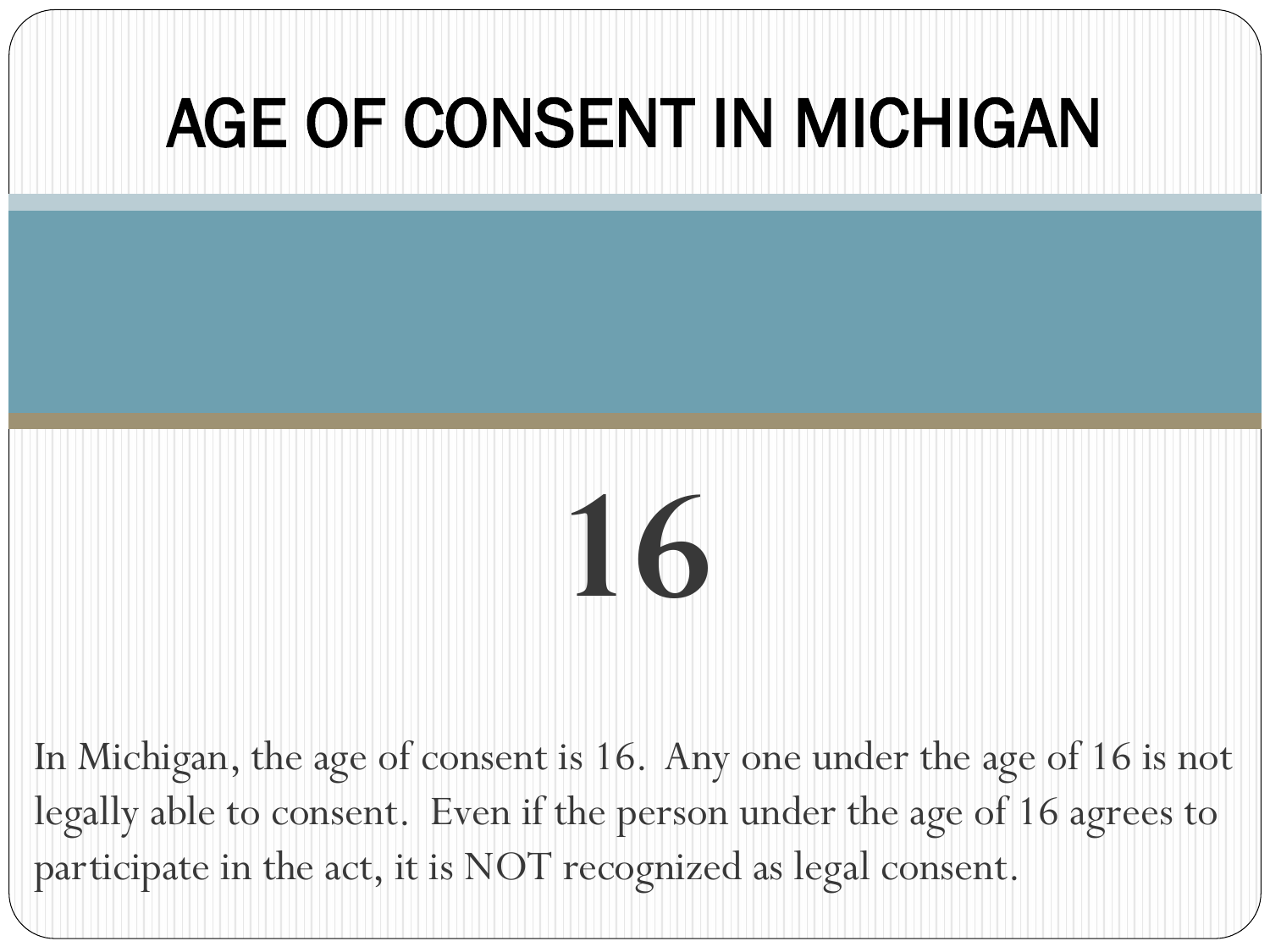"Rape" and "Statutory Rape" are called Criminal Sexual Conduct.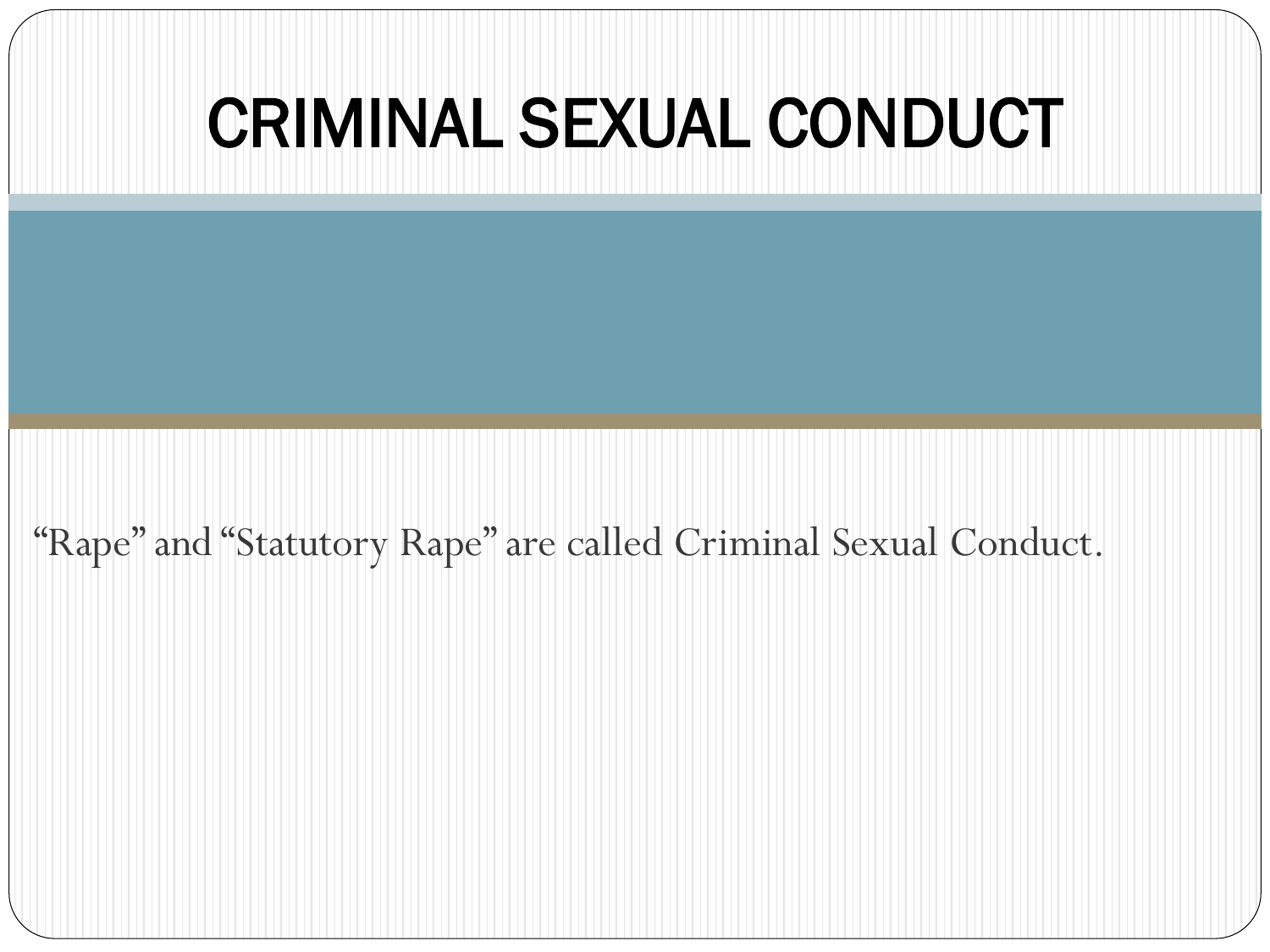#### Michigan law identifies 4 degrees of Criminal Sexual Conduct (CSC).  $CSC - 1<sup>st</sup>$  Degree.  $CSC - 2<sup>nd</sup>$  Degree.  $CSC - 3<sup>rd</sup>$  Degree.  $CSC - 4<sup>th</sup>$  Degree.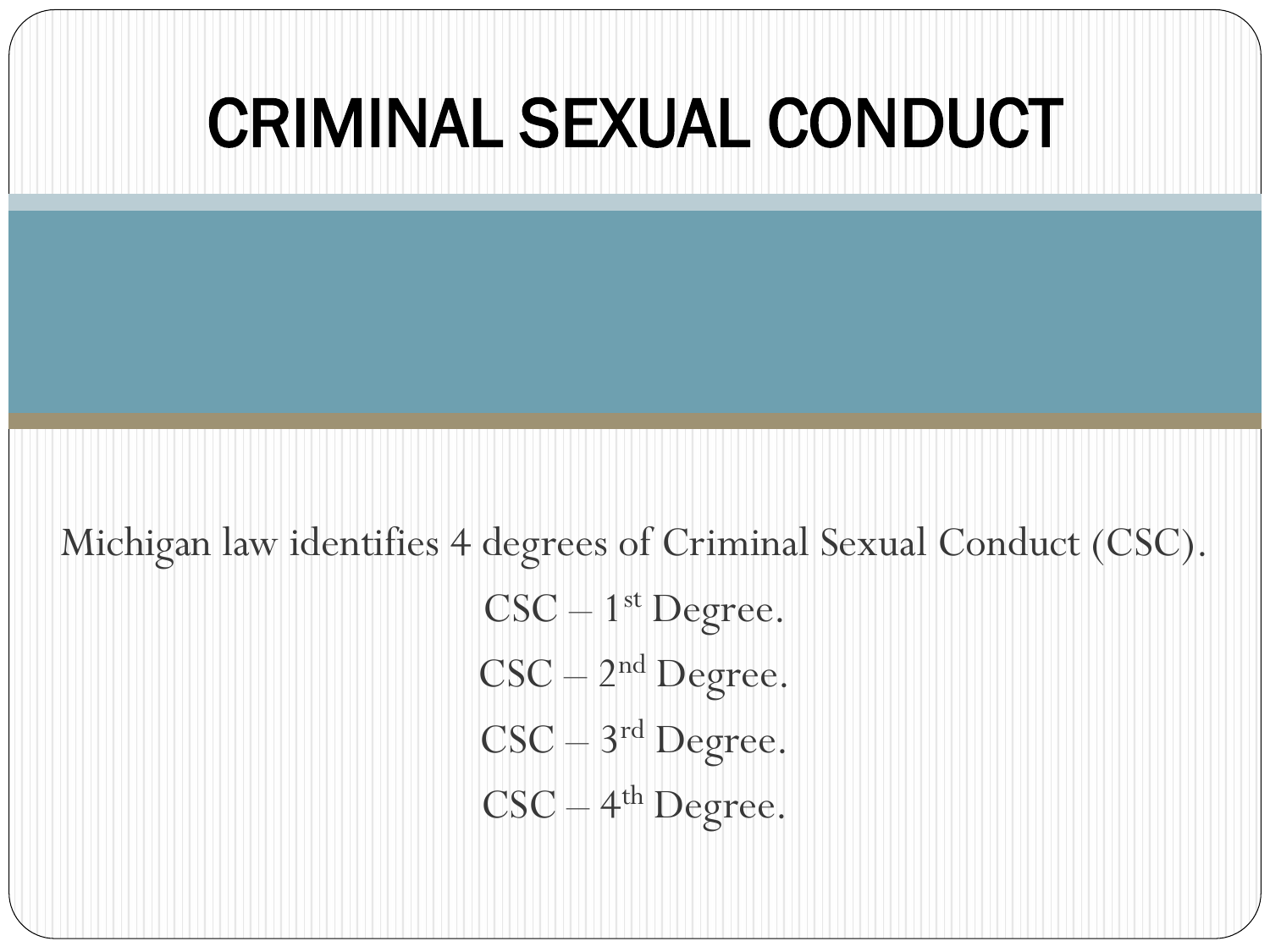CSC 1ST Degree - Life Offense – Sexual Penetration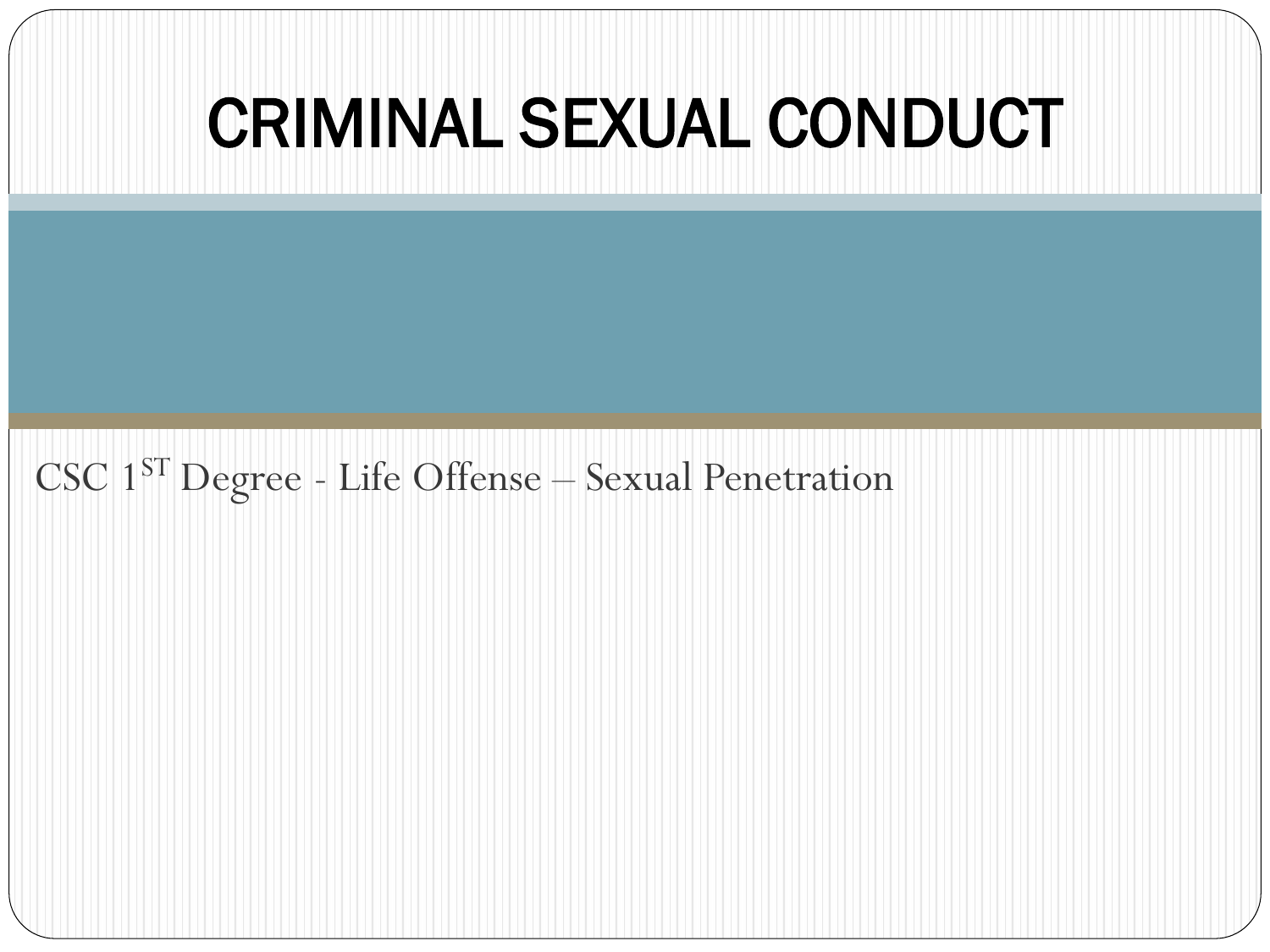# CSC 1ST Degree - Life Offense – Sexual Penetration CSC 2ND Degree - 15 Year Felony – Sexual Contact CRIMINAL SEXUAL CONDUCT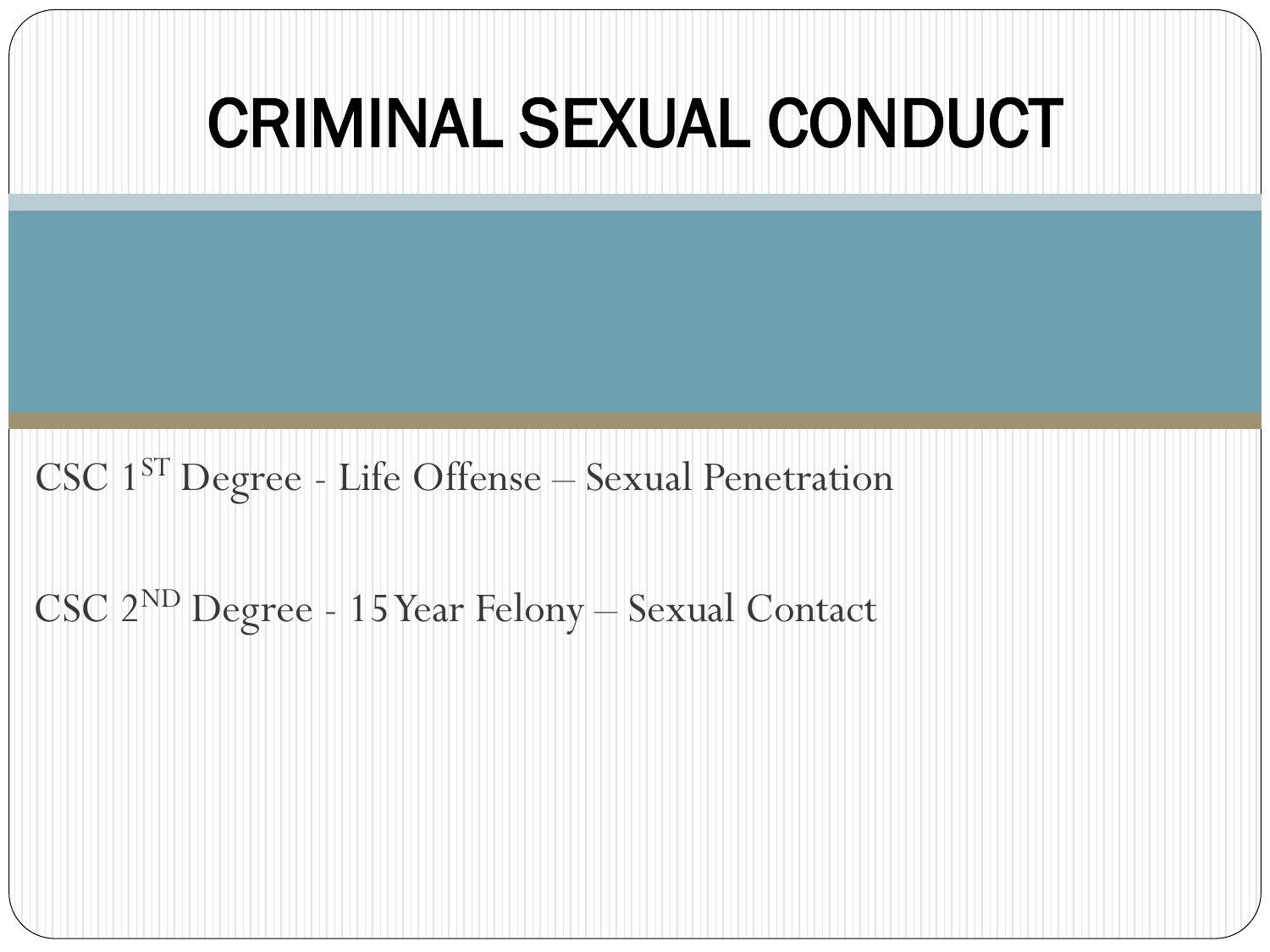## CSC 1ST Degree - Life Offense – Sexual Penetration CSC 2ND Degree - 15 Year Felony – Sexual Contact CSC 3RD Degree - 15 Year Felony – Sexual Penetration CRIMINAL SEXUAL CONDUCT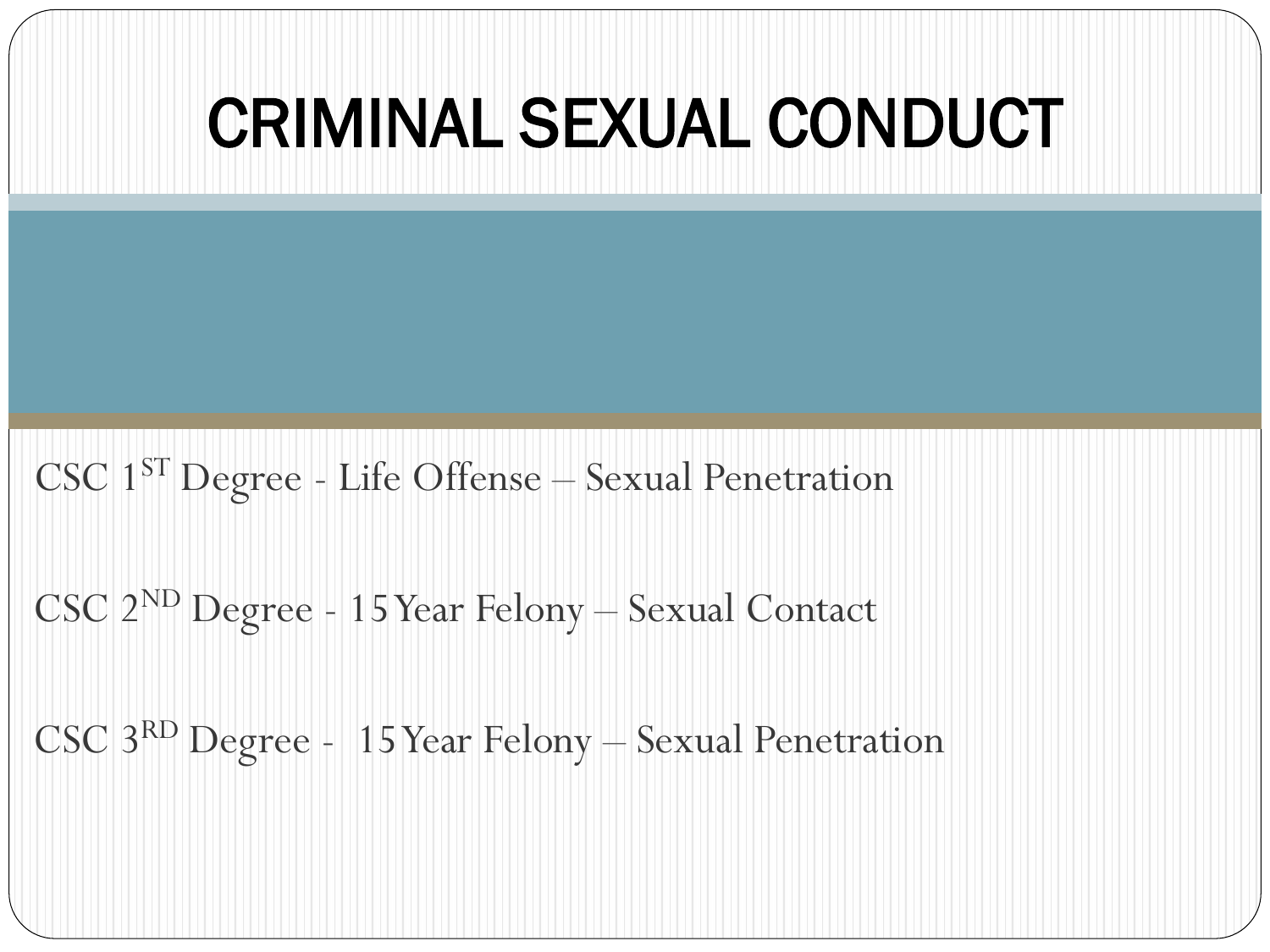## CSC 1ST Degree - Life Offense – Sexual Penetration CSC 2ND Degree - 15 Year Felony – Sexual Contact CSC 3RD Degree - 15 Year Felony – Sexual Penetration CSC 4TH Degree - 2 Year Felony – Sexual Contact CRIMINAL SEXUAL CONDUCT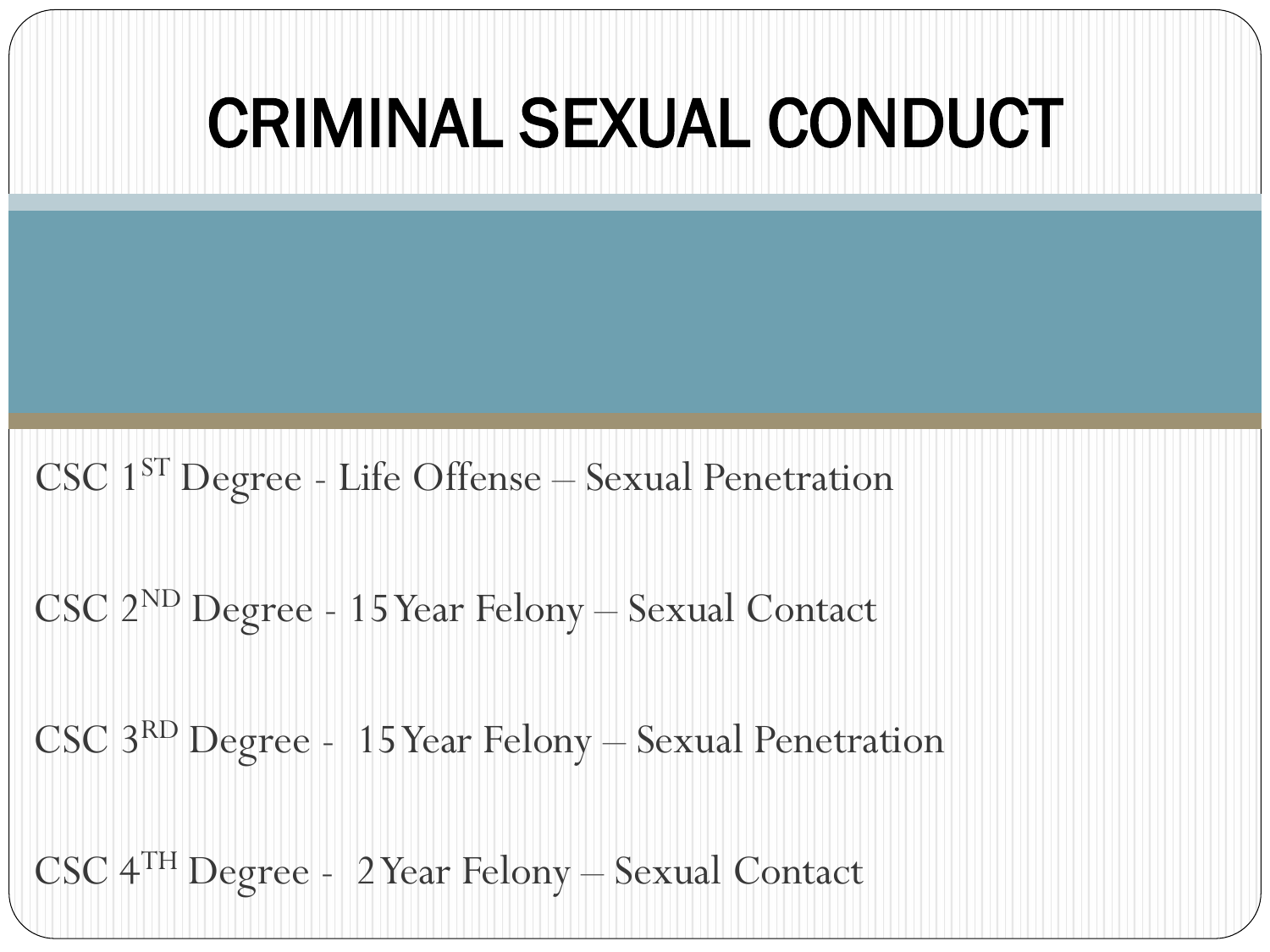**Sexual Contact**: The intentional touching of the victim's or perpetrator's intimate parts or the clothing covering the victim's or perpetrator's intimate parts - if that intentional touching is for the purpose of sexual arousal or gratification.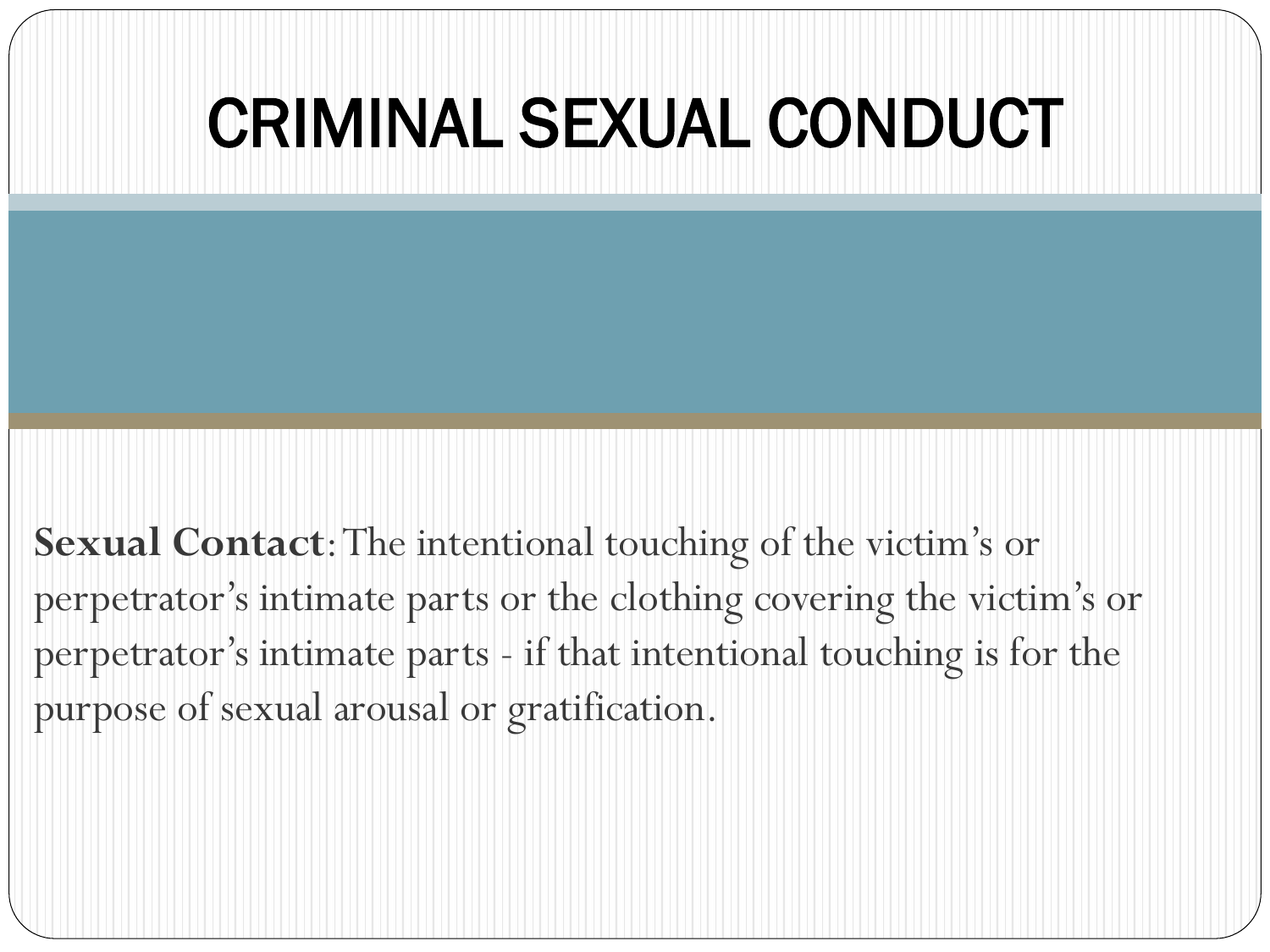**Sexual Penetration**: Sexual intercourse or any other intrusion, however slight, of any part of a person's body or of any object into the genital or anal openings of another person's body, but emission of semen is not required.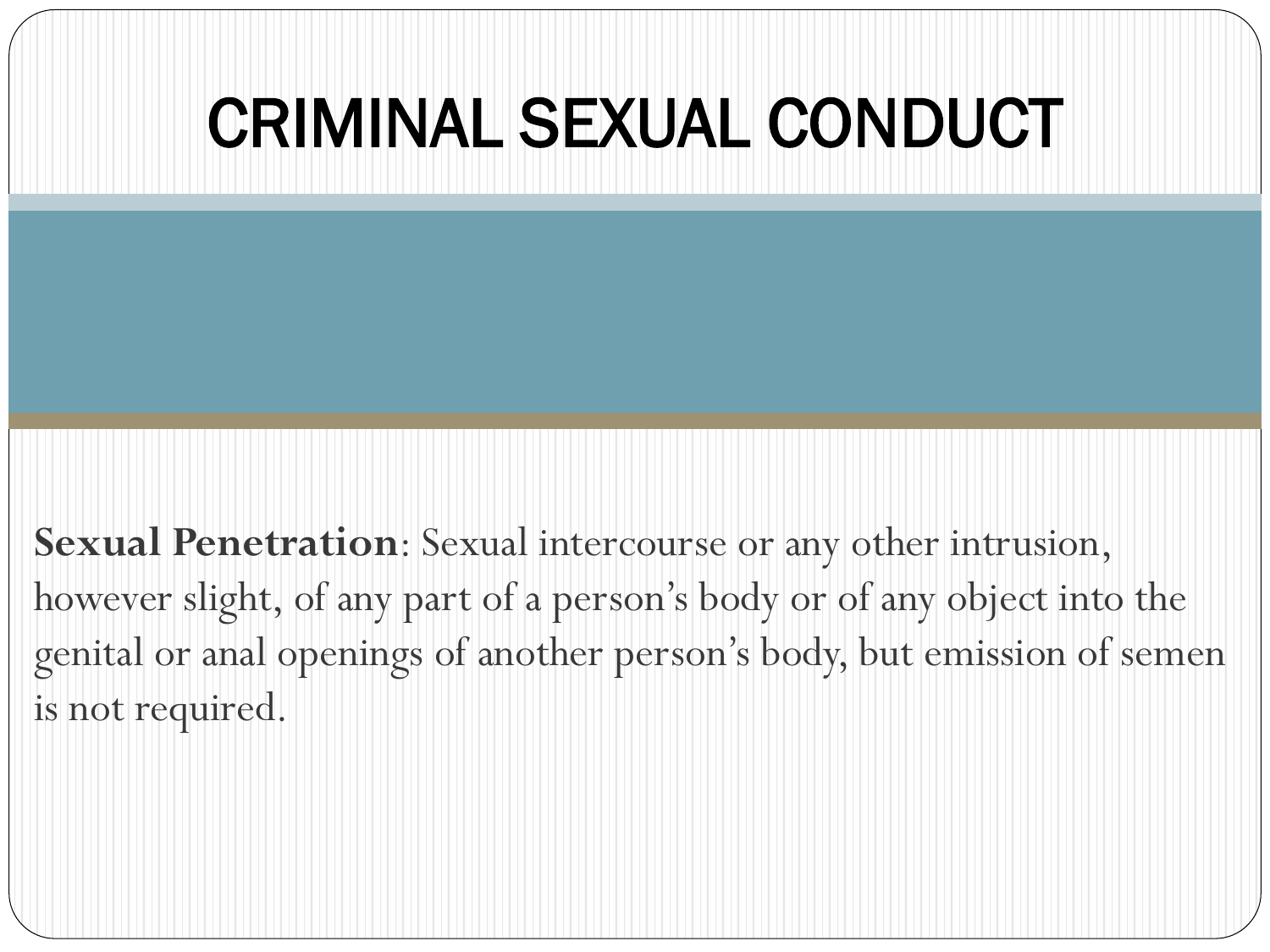An adult is guilty of CSC 3rd Degree in any of the following scenarios: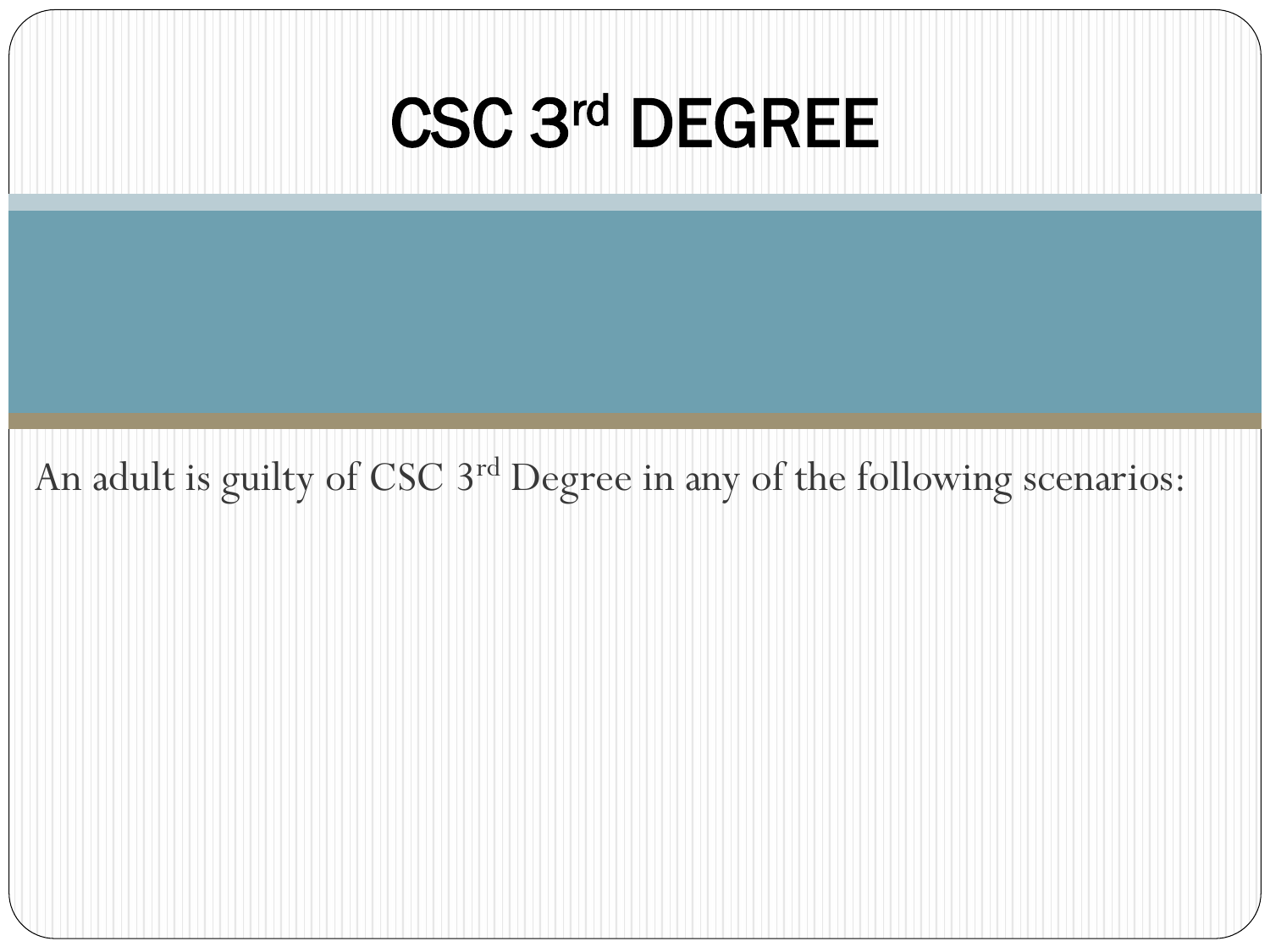An adult is guilty of CSC 3rd Degree in any of the following scenarios:

1. Vaginal, oral, or anal penetration of a victim 13 – 15 years old.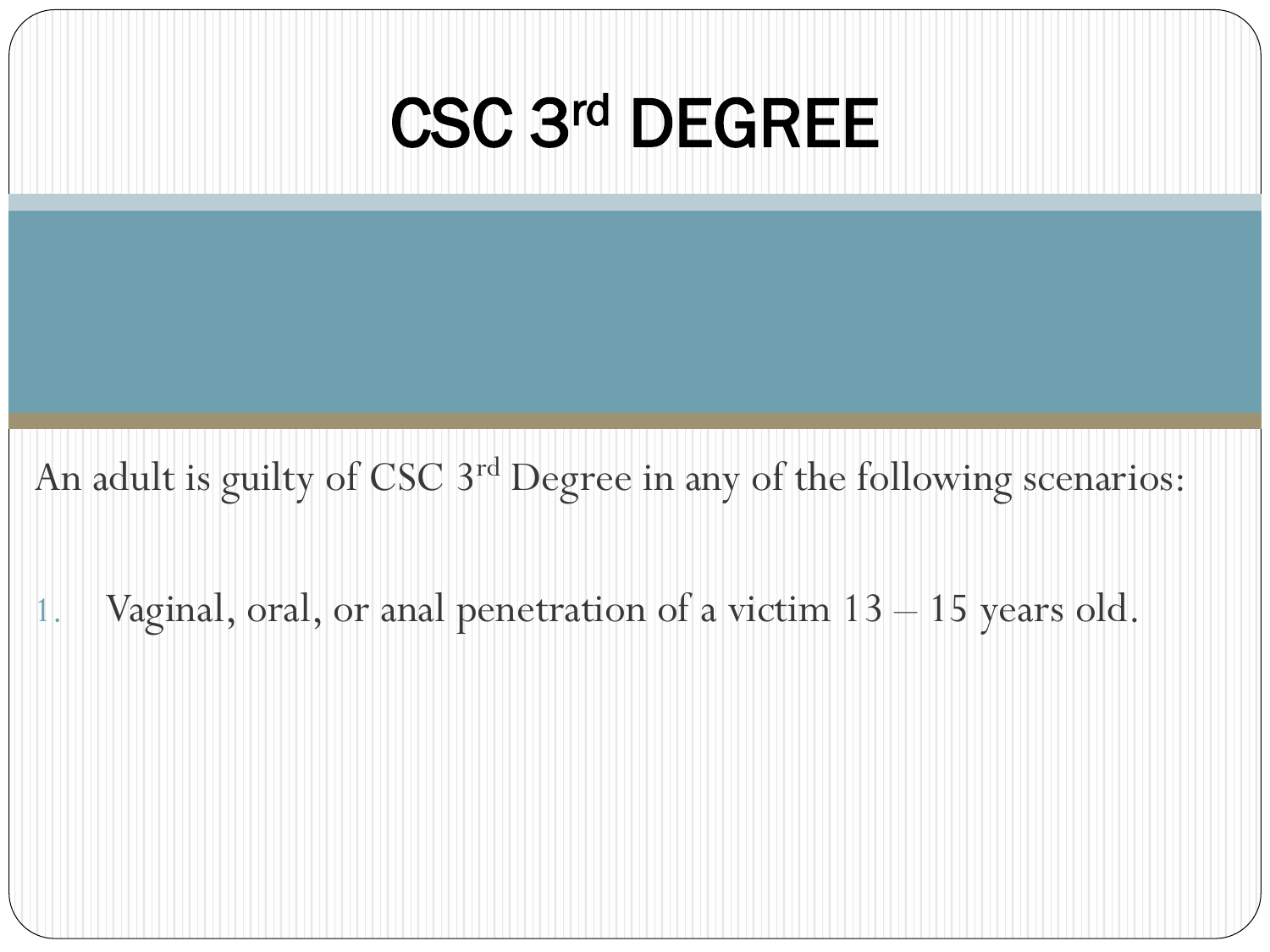An adult is guilty of CSC 3rd Degree in any of the following scenarios:

- 1. Vaginal, oral, or anal penetration of a victim 13 15 years old.
- 2. Force or coercion is used to accomplish the sexual penetration.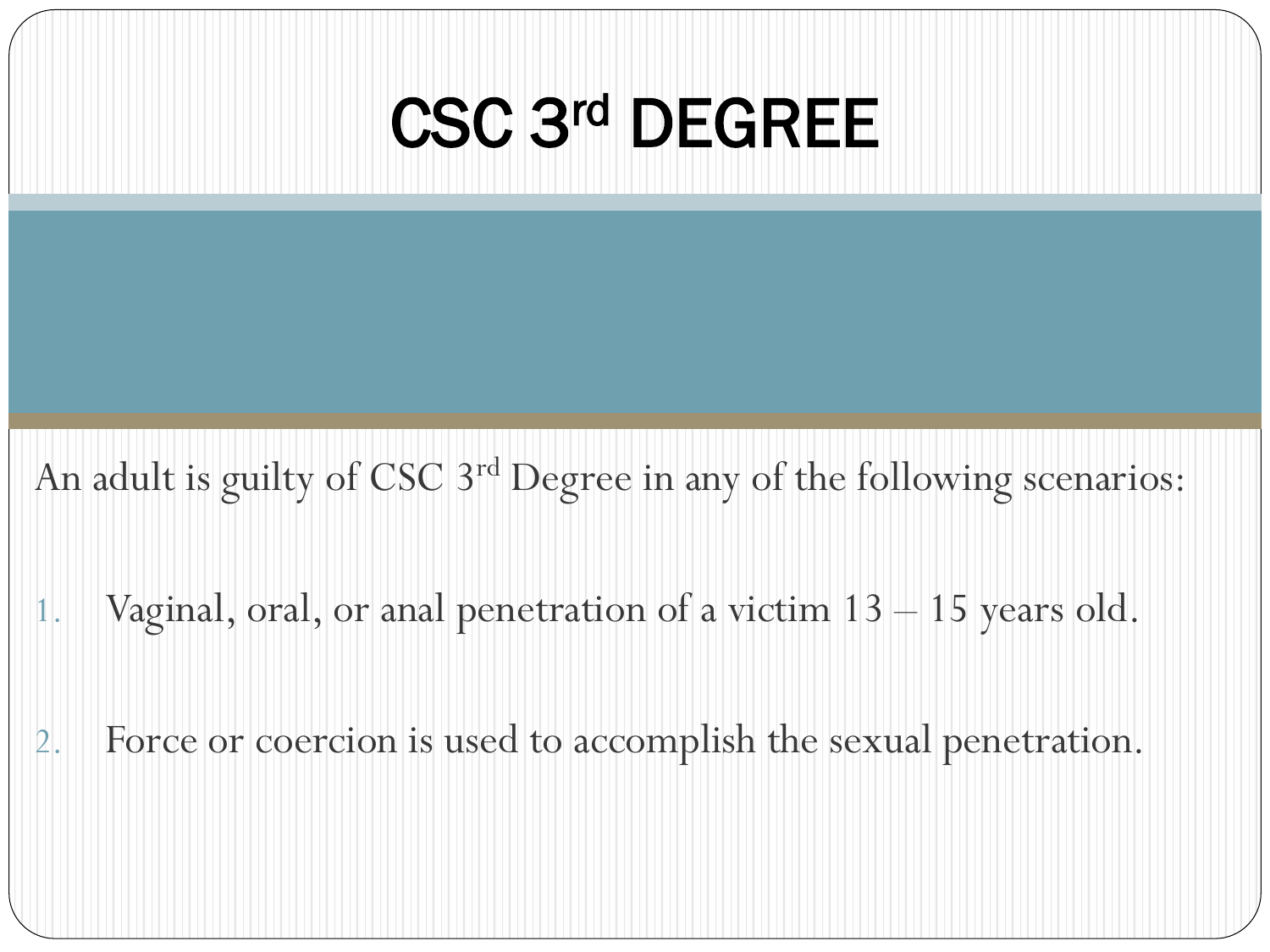An adult is guilty of CSC 3<sup>rd</sup> Degree in any of the following scenarios:

- 1. Vaginal, oral, or anal penetration of a victim 13 15 years old.
- 2. Force or coercion is used to accomplish the sexual penetration.
- 3. The perpetrator knows the victim is mentally incapable, mentally incapacitated, or physically helpless.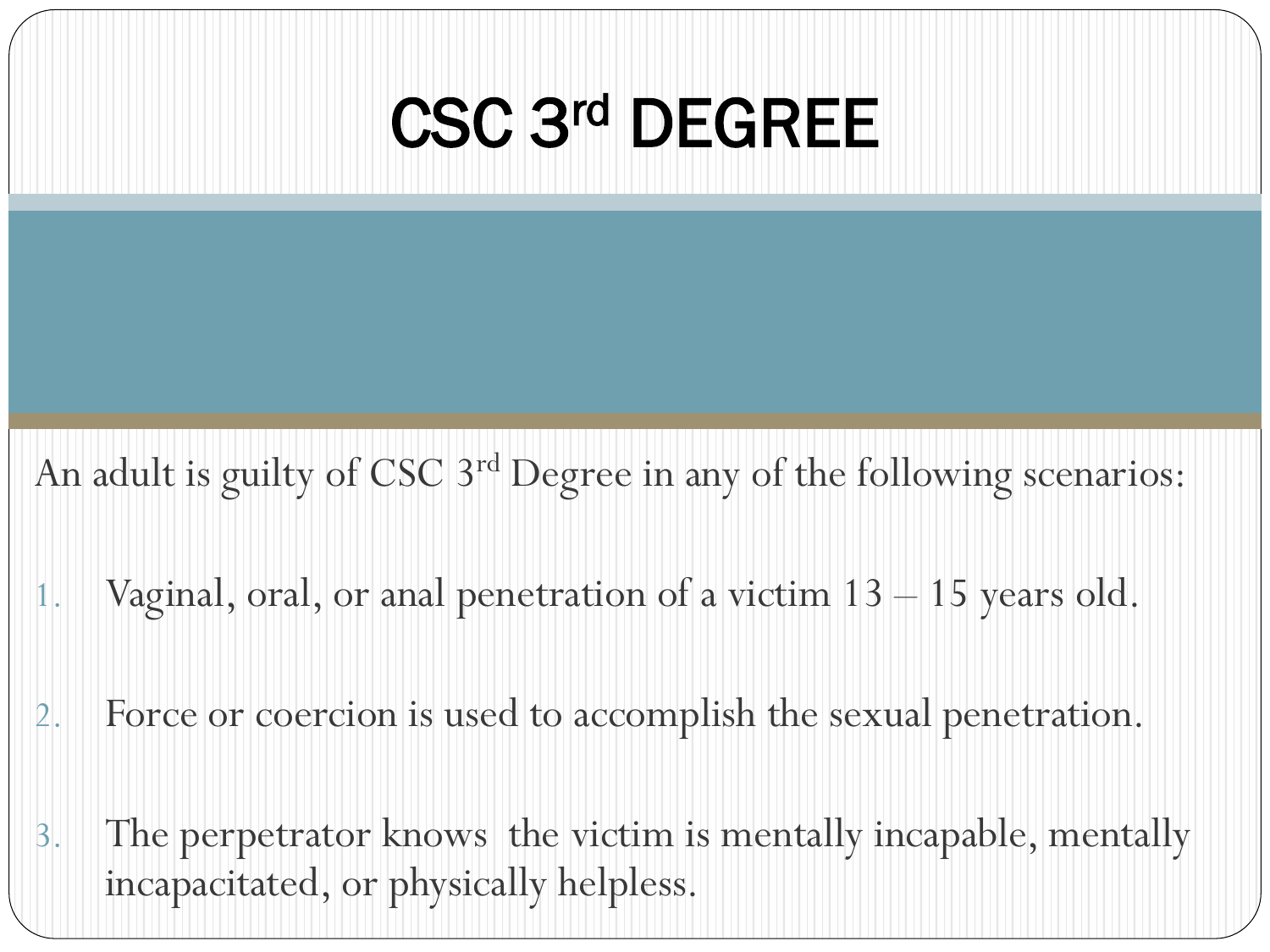#### LEGAL CONSEQUENCES

Jail/Prison HIV/AIDS/STD Testing Sex Offender Registration for 25 years Tarnished Reputation Damaged Professional Future Child Support Probation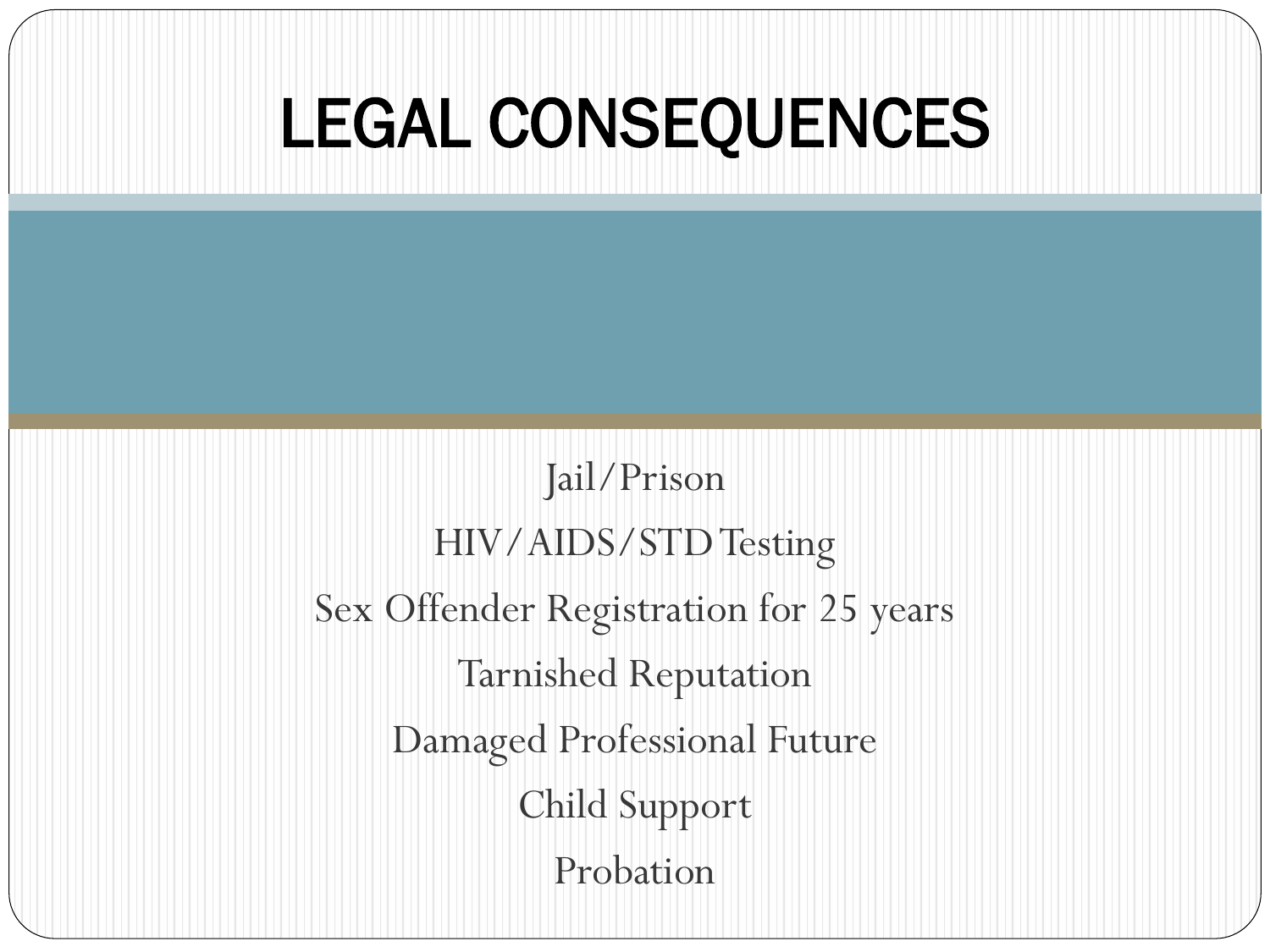#### PROBATION

Potentially no internet/computer use. No contact with children under 17. Complete sex offender treatment program. Must not be w/in 1000 feet of school, parks or playgrounds. Submit to random searches w/out warrant if probable cause exists. In house curfew 10PM-6AM. Substantial Fines & Costs. If probation is violated – must go to prison.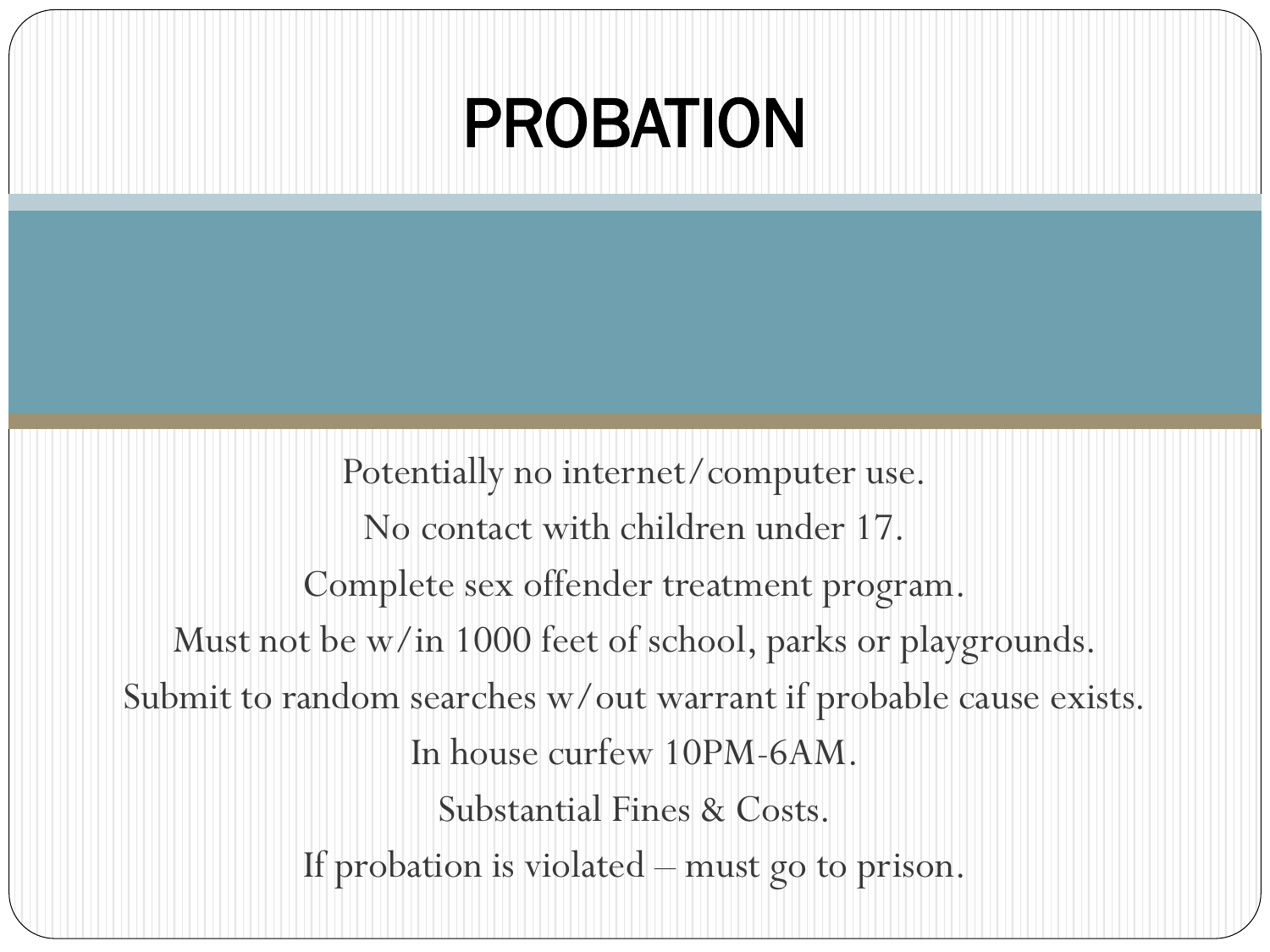#### SOCIAL CONSEQUENCES

PREGNANCY STD'S MEDIA COVERAGE EMBARRASMENT REPUTATION CHILD SUPPORT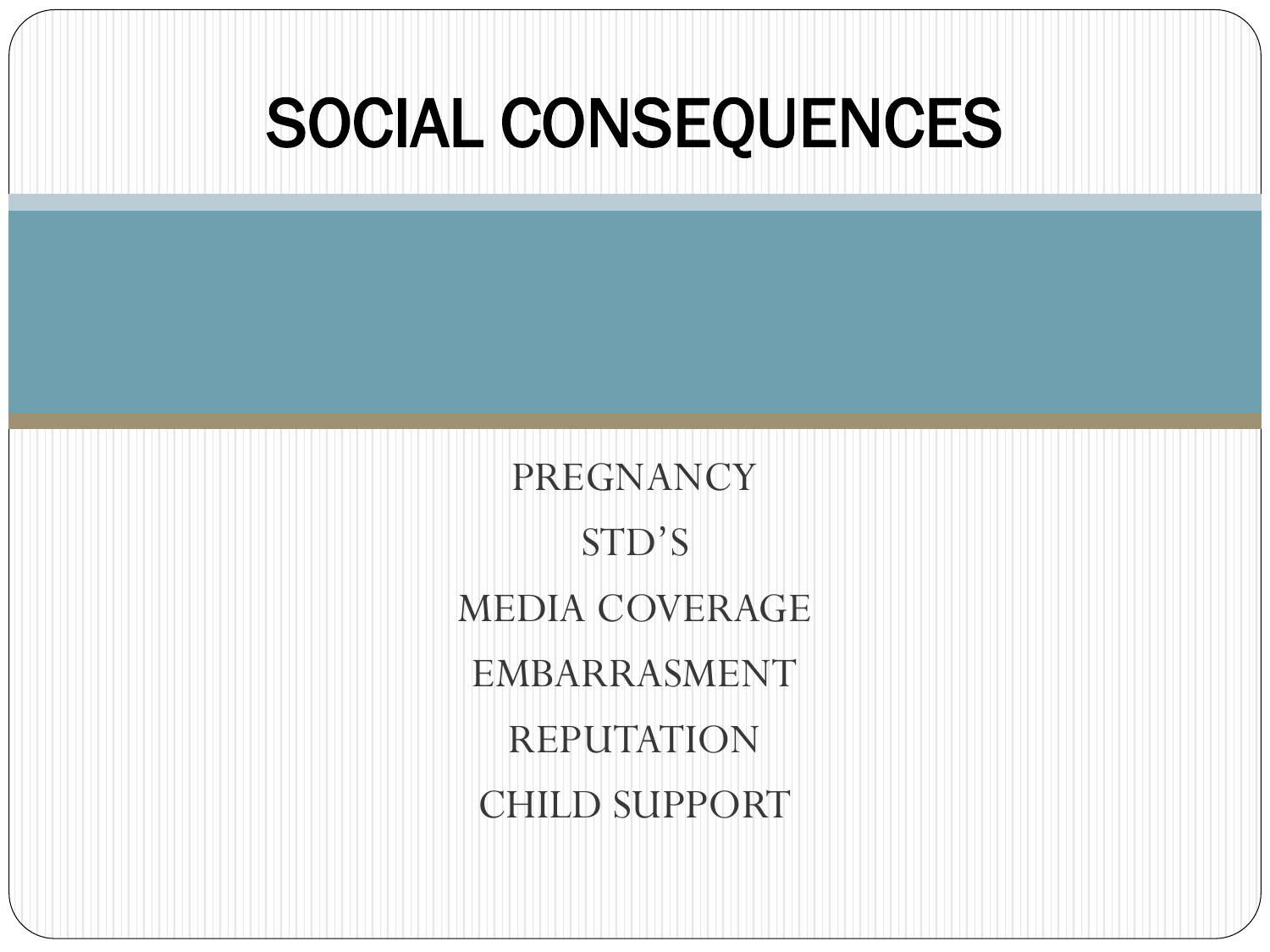#### MISTAKE OF AGE IS NOT A DEFENSE.

There is no "reasonable mistake of age" defense in the State of Michigan.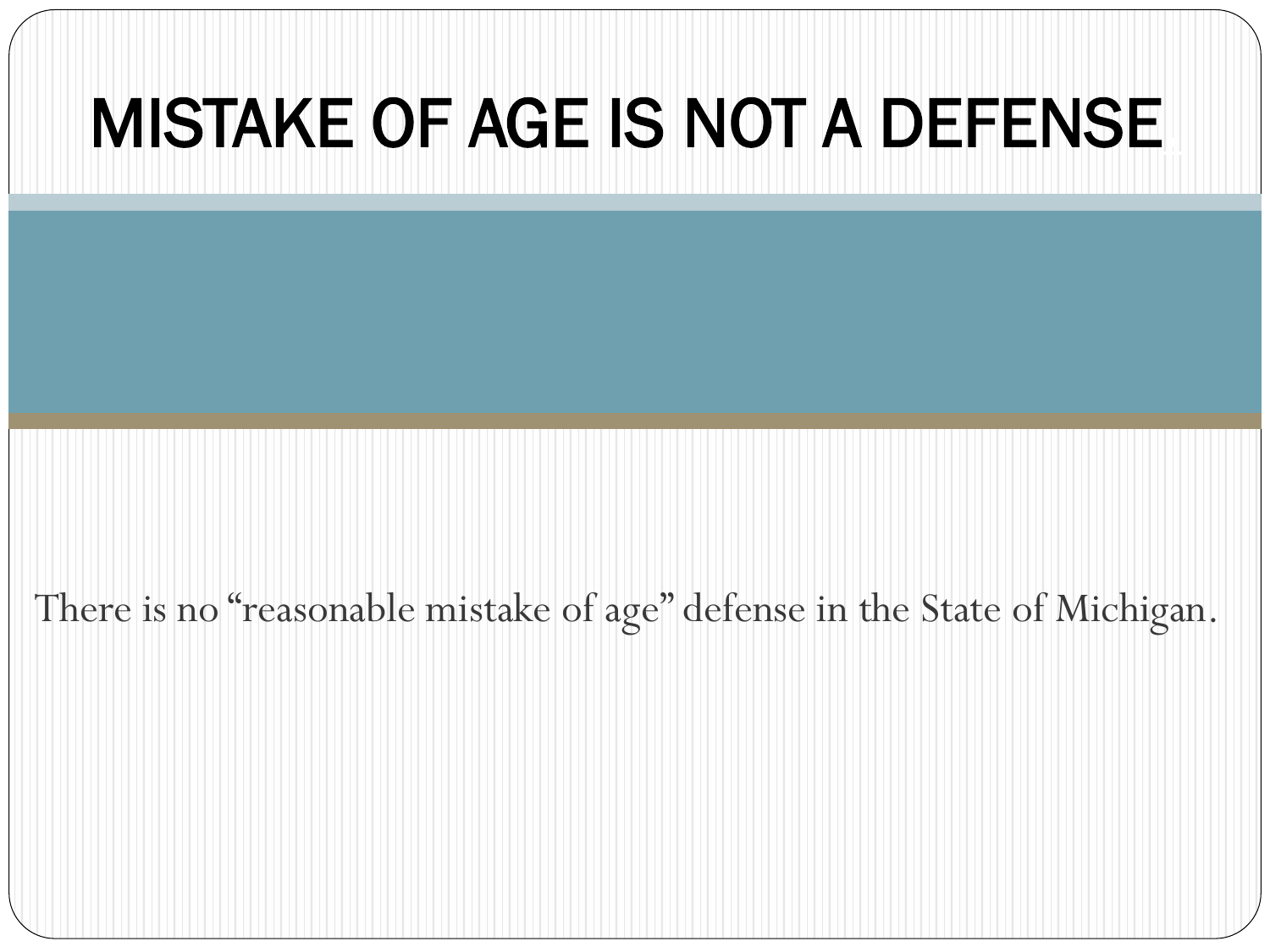#### BOTH PARTIES UNDER THE AGE OF 16

.

#### FACTORS CONSIDERED WHEN A TEEN IS CHARGED:

Ages of the victim and defendant Age difference between the victim and the defendant Dating relationship, if any Force / coercion / exploitation Use of alcohol or other drugs Developmental or learning disabilities of the victim Prior criminal record of defendant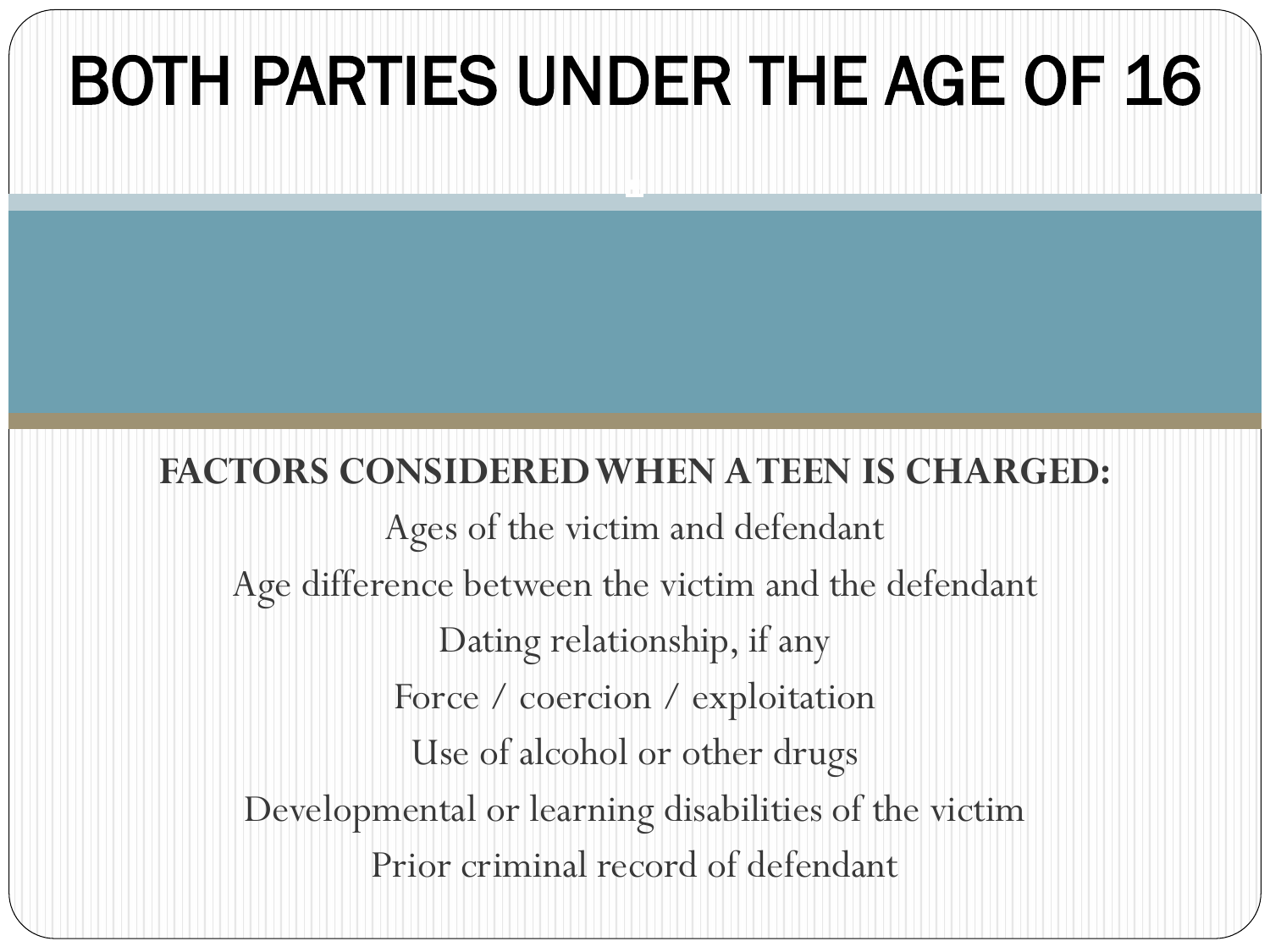#### **ONLINE RESOURCES**

Michigan sex offender registry: **www.mipsor.mi.us**

For a map of registered offenders: **www.familywatchdog.us**